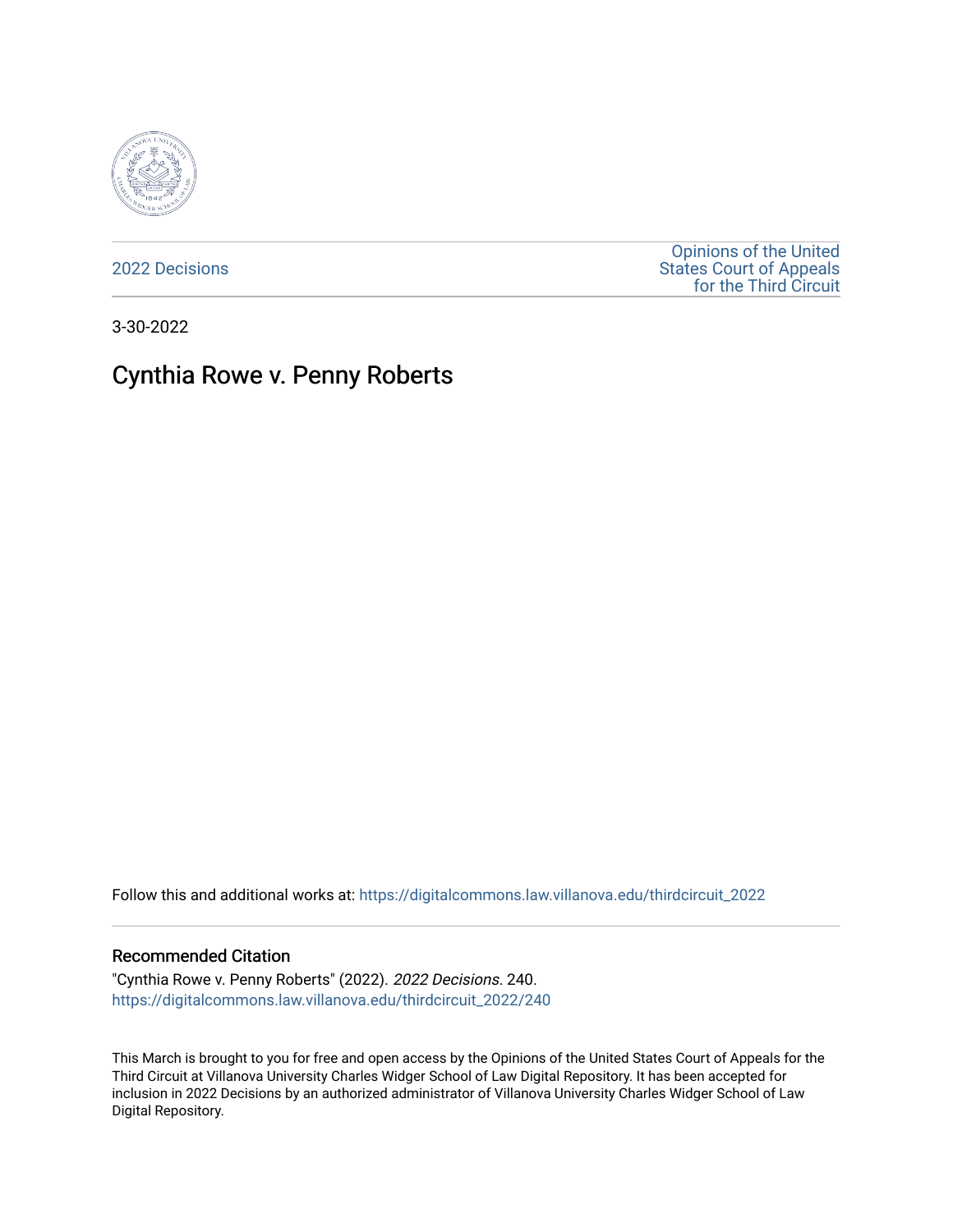#### **NOT PRECEDENTIAL**

### UNITED STATES COURT OF APPEALS FOR THE THIRD CIRCUIT

 $\frac{1}{2}$ 

No. 21-1489  $\frac{1}{2}$ 

CYNTHIA J. ROWE, Appellant

v.

PENNY J. ROBERTS; JASON HUNTER; ATTORNEY WILLIAM CARROLL; FAYE COLE, Penny's Sister.

\_\_\_\_\_\_\_\_\_\_\_\_\_\_\_\_\_\_\_\_\_\_\_\_\_\_\_\_\_\_\_\_\_\_\_\_

On Appeal from the United States District Court for the Western District of Pennsylvania (D.C. No. 3-18-cv-00250) District Judge: Honorable Stephanie L. Haines

Submitted Pursuant to Third Circuit L.A.R. 34.1(a) on March 25, 2022

\_\_\_\_\_\_\_\_\_\_\_\_\_\_\_\_\_\_\_\_\_\_\_\_\_\_\_\_\_\_\_\_\_\_\_\_

Before: KRAUSE, BIBAS, and SCIRICA, Circuit Judges

(Opinion filed: March 30, 2022)

 $\mathcal{L}_\text{max}$  and  $\mathcal{L}_\text{max}$  and  $\mathcal{L}_\text{max}$  and  $\mathcal{L}_\text{max}$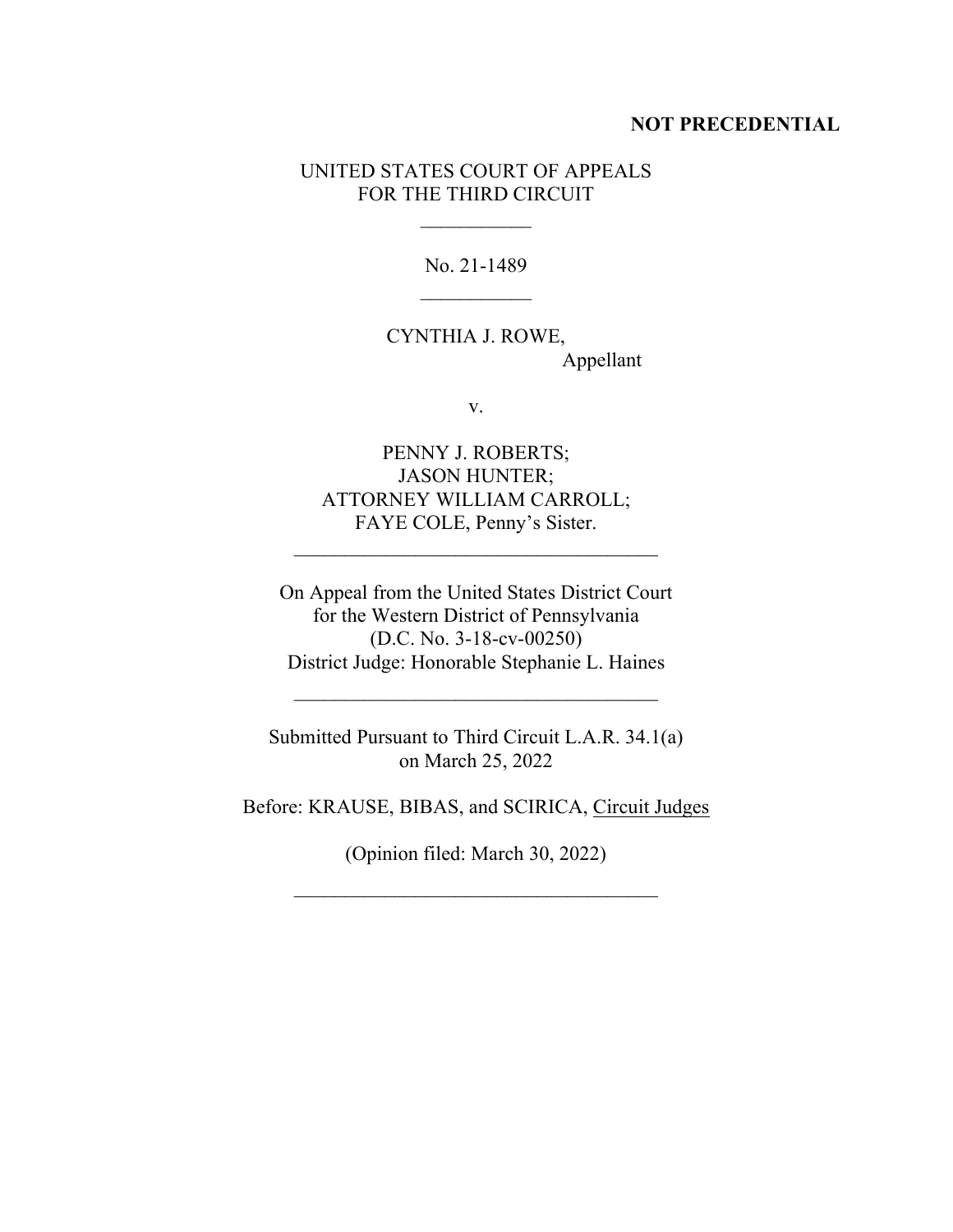## OPINION\*  $\frac{1}{2}$

 $\frac{1}{2}$ 

## PER CURIAM

Cynthia Rowe appeals pro se from the District Court's order dismissing her complaint for lack of subject matter jurisdiction. For the reasons that follow, we will affirm that judgment.

I.

Rowe, who appears to be domiciled in Florida, filed a pro se diversity action in the District Court pursuant to 28 U.S.C. §1332. Her complaint named four defendants, all of whom appear to be domiciled in Pennsylvania. The defendants subsequently moved to dismiss the complaint, arguing, inter alia, that Rowe had failed to satisfy the amount-in-controversy requirement. See 28 U.S.C. §1332(a) (providing that a federal district court has subject matter jurisdiction under this section if, inter alia, the amount in controversy exceeds \$75,000, exclusive of interest and costs). On February 3, 2021, the District Court granted those motions, dismissed Rowe's complaint for lack of subject matter jurisdiction based on her failure to satisfy the amount-in-controversy requirement, and directed the District Court Clerk to close the case.<sup>1</sup> This appeal followed.<sup>2</sup>

This disposition is not an opinion of the full Court and pursuant to I.O.P. 5.7 does not constitute binding precedent.

<sup>&</sup>lt;sup>1</sup> The District Court's dismissal was without prejudice to Rowe's ability to pursue her claims in the appropriate state court.

<sup>&</sup>lt;sup>2</sup> Because the District Court's February 3, 2021 order did not comply with Federal Rule of Civil Procedure 58(a)'s separate-document requirement, see LeBoon v. Lancaster Jewish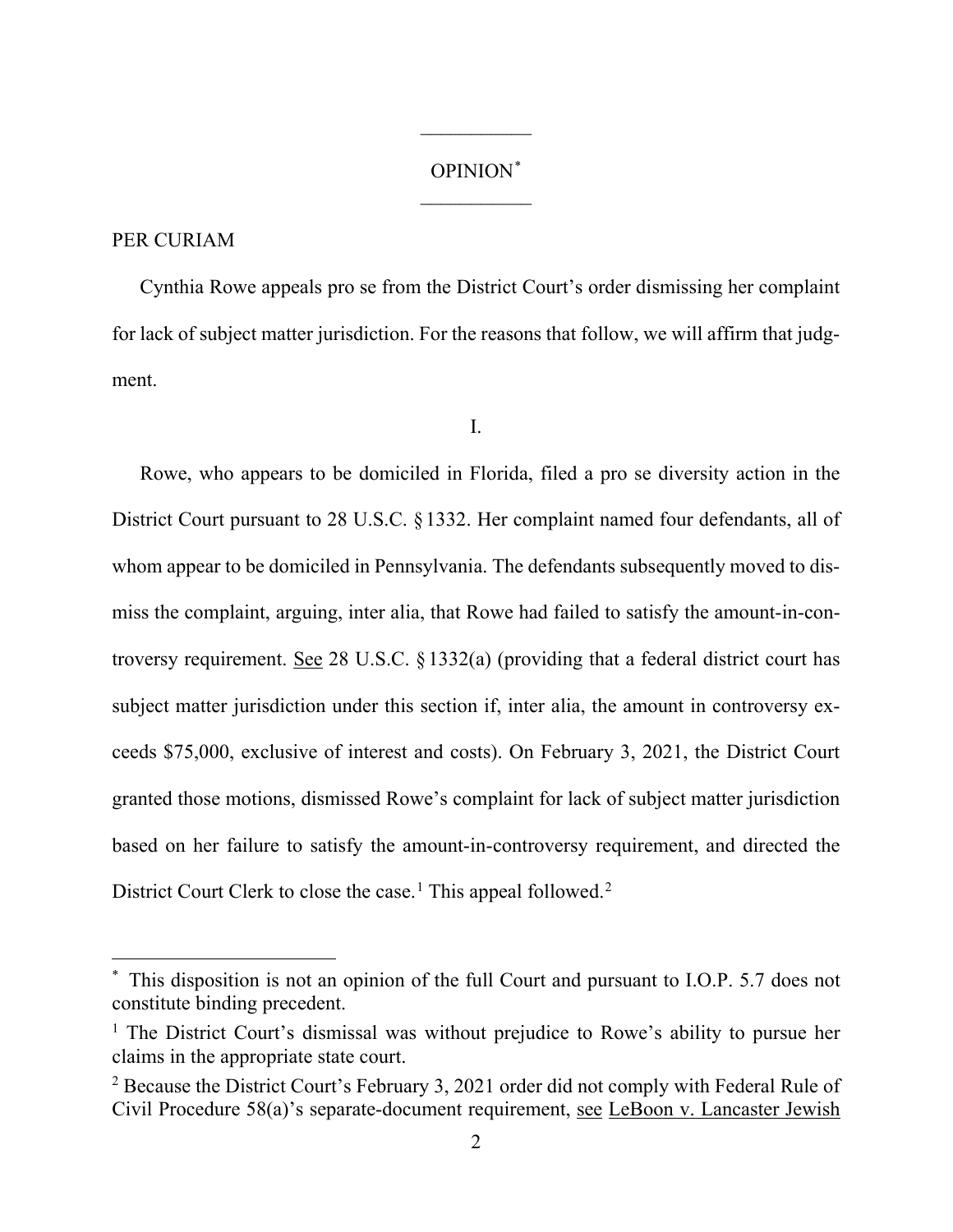As indicated above, the District Court's decision to dismiss Rowe's complaint for lack of subject matter jurisdiction turned on that court's determination that she had failed to satisfy the amount-in-controversy requirement. However, as the Appellees point out, Rowe's opening appellate brief does not challenge that determination.<sup>3</sup> Instead, that brief discusses various issues relating to the merits of her claims—issues that the District Court did not reach.

As we have previously explained, "arguments not developed in an appellant's opening brief are forfeited." In re LTC Holdings, Inc., 10 F.4th 177, 181 n.1 (3d Cir. 2021) (citing In re Wettach, 811 F.3d 99, 115 (3d Cir. 2016)); see also Emerson v. Thiel Coll., 296 F.3d 184, 190 n.5 (3d Cir. 2002) (per curiam) (applying this rule to a pro se appeal). Because Rowe's opening brief has failed to develop any argument related to the basis on which the

Cmty. Ctr. Ass'n, 503 F.3d 217, 224 (3d Cir. 2007) (stating that, to meet this requirement, the order in question must, inter alia, "omit (or at least substantially omit) the [district] court's reasons for disposing of the claims"), the time to appeal from that order did not expire until August 2021, see Fed. R. Civ. P.  $58(c)(2)(B)$ ; Fed. R. App. P.  $4(a)(1)(A)$ . Rowe filed her notice of appeal well before that deadline. Accordingly, this appeal is timely, and we have jurisdiction over it pursuant to 28 U.S.C. §1291.

 $3$  In a footnote, the District Court's dismissal order noted that Rowe's complaint "in no way" stated a federal question claim" under 28 U.S.C. § 1331]. (Dist. Ct. Mem. Order entered Feb. 3, 2021, at 2 n.1.) Rowe's opening appellate brief does not challenge that determination either.